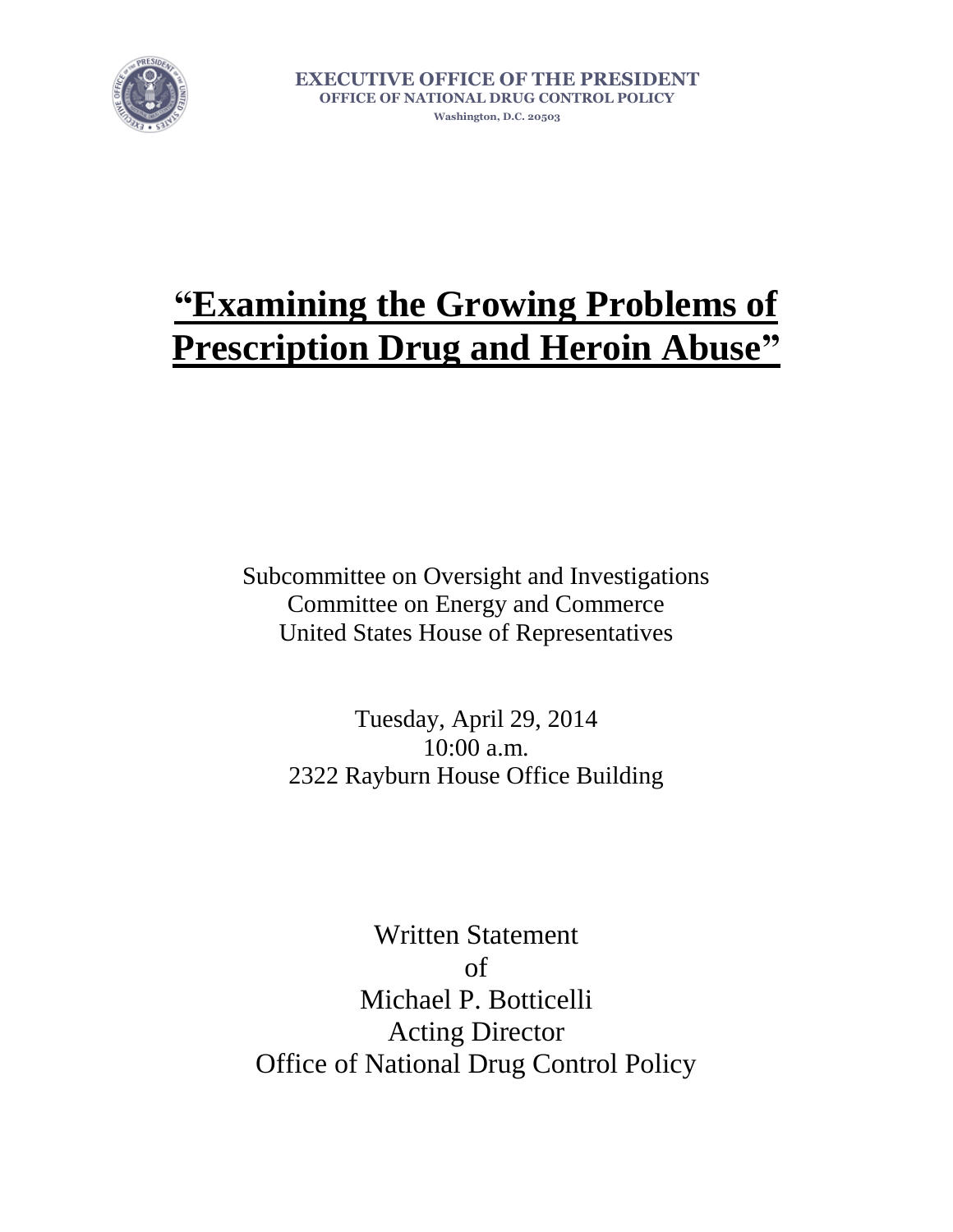Chairman Murphy, Ranking Member DeGette, and members of the Subcommittee, thank you for this opportunity to address the public health and safety issues surrounding the diversion and abuse of opioid drugs – including prescription painkillers and heroin - in the United States.

As you know, the Office of National Drug Control Policy (ONDCP) was established in 1988 by Congress with the principal purpose of reducing illicit drug use, manufacturing, and trafficking; drug-related crime and violence; and drug-related health consequences. As a component of the Executive Office of the President, our office establishes policies, priorities, and objectives for the Nation's drug control programs. We also develop, evaluate, coordinate, and oversee the international and domestic anti-drug efforts of Executive Branch agencies and ensure such efforts sustain and complement state and local drug policy activities.

At ONDCP, we are charged with producing the *National Drug Control Strategy*  (*Strategy*)*,* the Administration's primary blueprint for drug policy, along with a national drug control budget. The *Strategy* is a 21<sup>st</sup> century plan that outlines a series of evidence-based reforms that treat our Nation's drug problem as a public health challenge, not just a criminal justice issue. It moves beyond an outdated "war on drugs" approach and is guided by what experience, compassion, and science demonstrate about the true nature of drug use in America.

The considerable public health and safety consequences of opioid misuse and abuse underscore the need for action. Since the Administration's inaugural *2010 National Drug Control Strategy*, we have deployed a comprehensive and evidence-based strategy to address overdose deaths and opioid abuse. The Administration has significantly bolstered support for medication-assisted opioid treatment and overdose prevention, coordinated a government-wide response to the prescription drug abuse epidemic, and pursued action against criminal organizations trafficking in opioid drugs.

## **Trends and Consequences of Opioid Misuse and Abuse**

l

The abuse of opioids – a category of drugs including heroin and prescription pain relievers like oxycodone and hydrocodone – is having a considerable impact on public health and safety in communities across the United States. According to the Centers for Disease Control and Prevention (CDC), approximately 100 Americans on average died from overdose every day in 2010. Of the more than 38,300 overdose deaths in 2010, opioid pain relievers were involved in over 16,600, while heroin was involved in approximately 3,000. (See Figure.) Overall, drug overdose deaths now outnumber deaths from gunshot wounds (31,000) or motor vehicle (35,000) crashes in the United States. <sup>1</sup>

As this Subcommittee knows, the diversion and abuse of prescription opioid medications have been of serious concern at the national, state, and local levels. Increases in substance abuse

<sup>&</sup>lt;sup>1</sup> Centers for Disease Control and Prevention, National Center for Health Statistics. Underlying Cause of Death 2000-2010 on CDC WONDER Online Database. Extracted May 2013.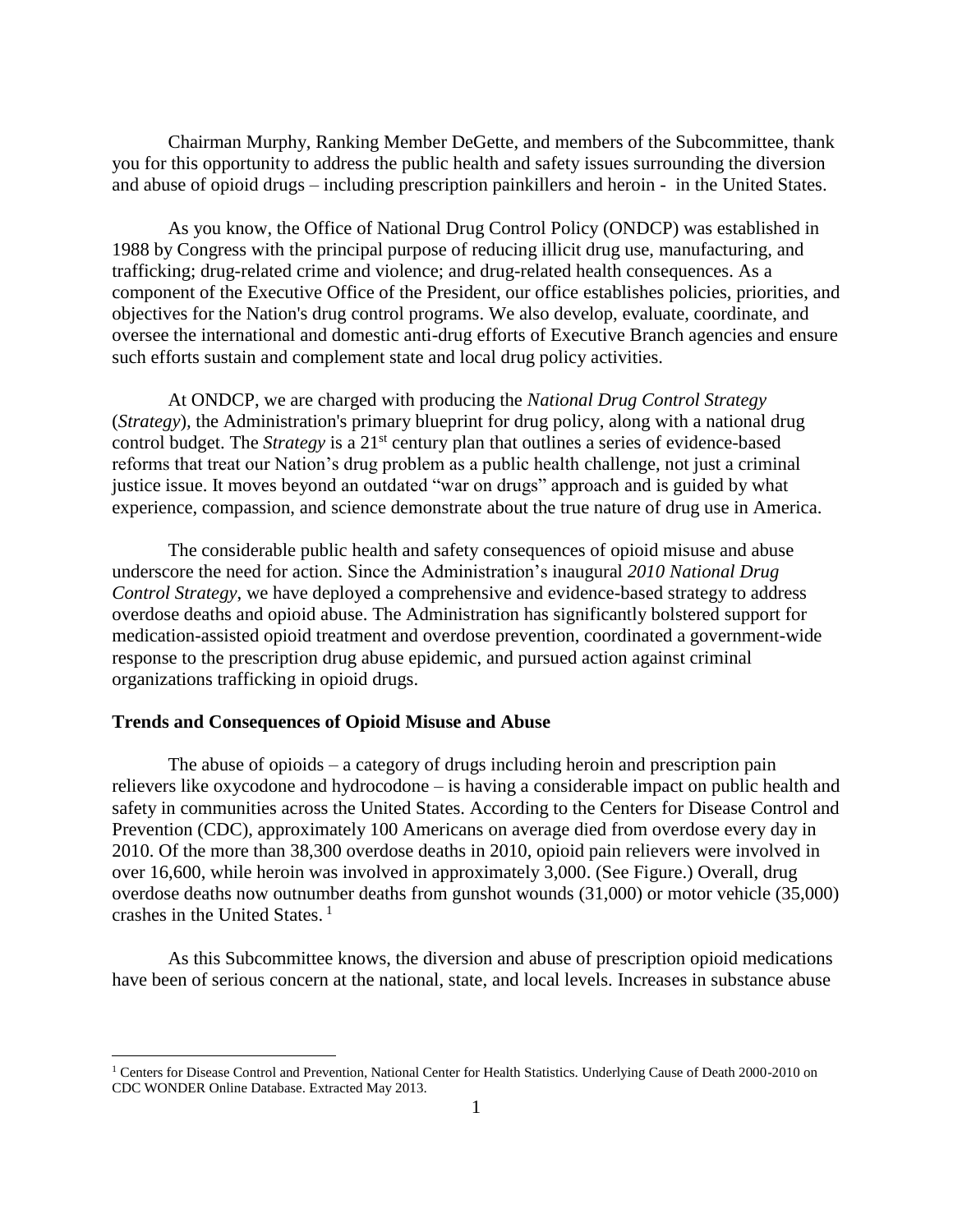treatment admissions,<sup>2</sup> emergency department visits,<sup>3</sup> and, most disturbingly, overdose deaths<sup>4</sup> attributable to prescription drug abuse place enormous burdens upon communities across the country.

In 2012, approximately 4.9 million Americans ages 12 and older reported using prescription pain relievers non-medically within the past month.<sup>5</sup> This makes prescription pain reliever misuse more common than use of any type of illicit drug in the United States except for marijuana. By comparison, approximately 335,000 Americans reported past month use of heroin.<sup>6</sup> Heroin use remains relatively low in the United States when compared to other drugs; however, there has been a troubling increase in the number of people using the drug in recent years – from 373,000 past year users in 2007 to 669,000 in 2012.<sup>7</sup> This trend comports with other indicators, including preliminary reporting from the National Institute on Drug Abuse's Community Epidemiology Work Group, which finds that several U.S. cities, including Atlanta, Baltimore, Boston, Chicago, Cincinnati, Denver, Miami, Minneapolis, San Diego, Seattle, and St. Louis, indicate increases in heroin use. In addition, heroin remains at relatively stable but high levels in Detroit, New York City, and Philadelphia.<sup>8</sup> The Drug Enforcement Administration (DEA) also reports an over 300 percent increase of heroin seizures at the Southwest border from 2008 to 2013.<sup>9</sup>

The use of these opioids translates into very real health consequences. In 2012 alone, approximately 2.1 million Americans met the diagnostic criteria for abuse or dependence on prescription pain relievers, while heroin accounted for approximately 467,000 people with past year abuse or dependence. Both of these figures represent significant increases from just a decade earlier.<sup>10</sup>

<sup>5</sup> Substance Abuse and Mental Health Services Administration. *Results from the 2012 National Survey on Drug Use and Health: Detailed Tables*. Department of Health and Human Services. [September 2013]. Available:

[http://www.samhsa.gov/data/NSDUH/2012SummNatFindDetTables/DetTabs/NSDUH-DetTabsSect1peTabs1to46-](http://www.samhsa.gov/data/NSDUH/2012SummNatFindDetTables/DetTabs/NSDUH-DetTabsSect1peTabs1to46-2012.htm#Tab1.1A) [2012.htm#Tab1.1A](http://www.samhsa.gov/data/NSDUH/2012SummNatFindDetTables/DetTabs/NSDUH-DetTabsSect1peTabs1to46-2012.htm#Tab1.1A)

<sup>6</sup> Substance Abuse and Mental Health Services Administration. *Results from the 2012 National Survey on Drug Use and Health: Detailed Tables*. Department of Health and Human Services. [September 2013]. Available: [http://www.samhsa.gov/data/NSDUH/2012SummNatFindDetTables/DetTabs/NSDUH-DetTabsSect1peTabs1to46-](http://www.samhsa.gov/data/NSDUH/2012SummNatFindDetTables/DetTabs/NSDUH-DetTabsSect1peTabs1to46-2012.htm#Tab1.1A) [2012.htm#Tab1.1A](http://www.samhsa.gov/data/NSDUH/2012SummNatFindDetTables/DetTabs/NSDUH-DetTabsSect1peTabs1to46-2012.htm#Tab1.1A)

l

<sup>2</sup> Substance Abuse and Mental Health Services Administration. *Treatment Episode Data Set (TEDS) 2001-2011, National Admissions to Substance Abuse Treatment Services*. U.S. Department of Health and Human Services. [2013]. Extracted April 2013.

<sup>3</sup> Substance Abuse and Mental Health Services Administration. *Drug Abuse Warning Network, 2011: National Estimates of Drug-Related Emergency Department Visits*. U.S. Department of Health and Human Services. [May 2013]. Available: <http://www.samhsa.gov/data/2k13/DAWN2k11ED/DAWN2k11ED.htm#5.2>

<sup>4</sup> CDC, National Center for Health Statistics. Underlying Cause of Death 2000-2010 on CDC WONDER Online Database. Extracted October 2012.

<sup>7</sup> Substance Abuse and Mental Health Services Administration. *Results from the 2012 National Survey on Drug Use and Health: Detailed Tables*. Department of Health and Human Services. [September 2013]. Available: [http://www.samhsa.gov/data/NSDUH/2012SummNatFindDetTables/DetTabs/NSDUH-DetTabsSect7peTabs1to45-](http://www.samhsa.gov/data/NSDUH/2012SummNatFindDetTables/DetTabs/NSDUH-DetTabsSect7peTabs1to45-2012.htm#Tab7.2A) [2012.htm#Tab7.2A](http://www.samhsa.gov/data/NSDUH/2012SummNatFindDetTables/DetTabs/NSDUH-DetTabsSect7peTabs1to45-2012.htm#Tab7.2A)

<sup>8</sup> National Institute on Drug Abuse. Highlights and Summaries from January 2014 Reports. Available: [http://www.drugabuse.gov/about-nida/organization/workgroups-interest-groups-consortia/community-epidemiology-work-group](http://www.drugabuse.gov/about-nida/organization/workgroups-interest-groups-consortia/community-epidemiology-work-group-cewg/highlights-summaries-january-2014-reports)[cewg/highlights-summaries-january-2014-reports](http://www.drugabuse.gov/about-nida/organization/workgroups-interest-groups-consortia/community-epidemiology-work-group-cewg/highlights-summaries-january-2014-reports)

<sup>&</sup>lt;sup>9</sup> National Seizure System, El Paso Intelligence Center, extracted January 25, 2014.

<sup>&</sup>lt;sup>10</sup> Substance Abuse and Mental Health Services Administration. *Results from the 2012 National Survey on Drug Use and Health: Detailed Tables*. Department of Health and Human Services. [September 2013]. Available: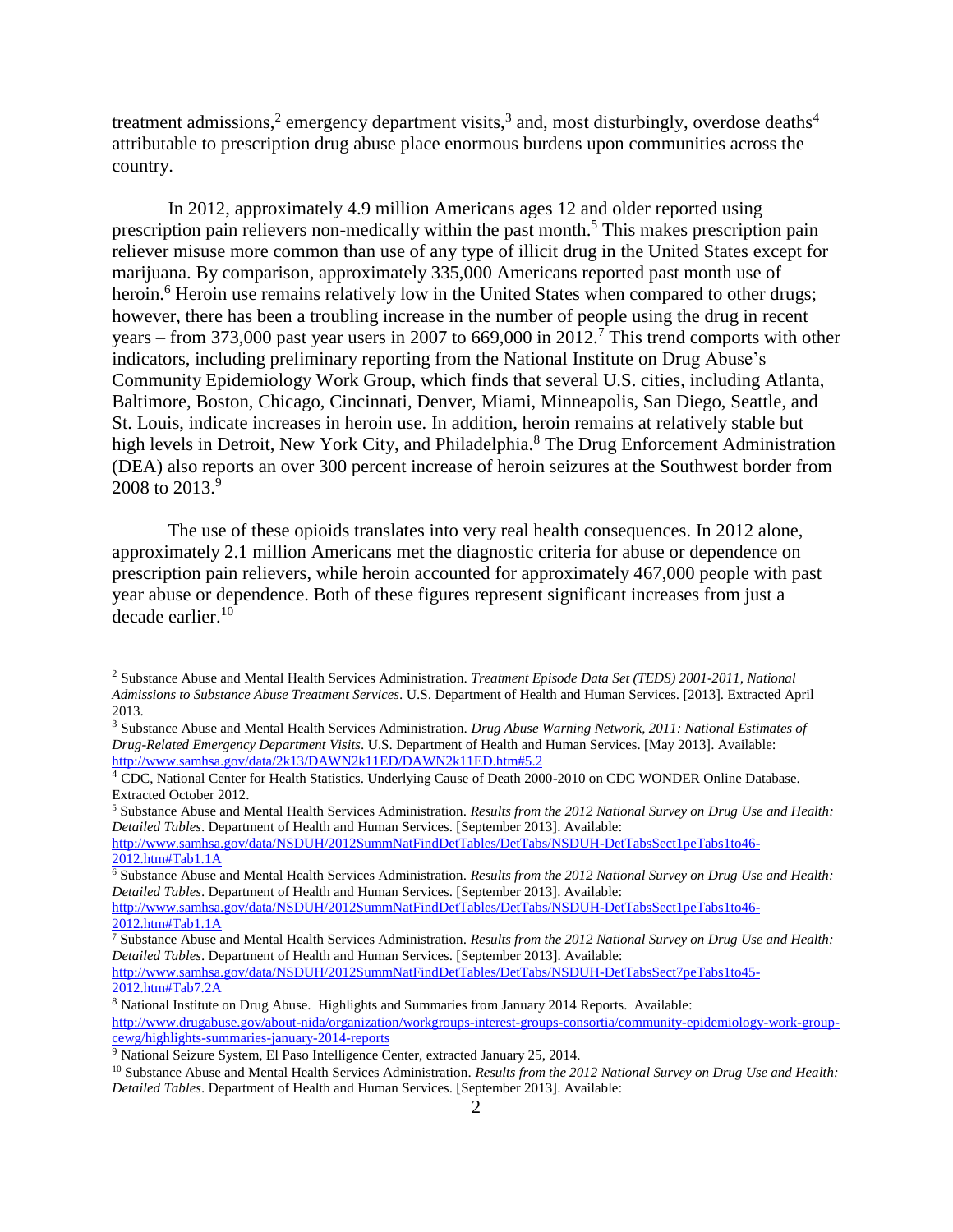Beyond the many lives taken by overdoses involving these medications, prescription opioids are also associated with significant consequences to our health care system. In 2011 alone, 1.2 million emergency department (ED) visits involved the non-medical use of all prescription drugs. Of these 1.2 million ED visits, opioid pain relievers accounted for the single largest drug class involved in these medical emergencies, accounting for approximately 488,000 visits alone. This is nearly triple (2.8 times) the number of ED visits involving opioid pain relievers just 7 years earlier in 2004 (173,000).<sup>11</sup> Among specific opioid drugs in 2011, oxycodone accounted for the largest share (31 percent) of ED visits; there were 100,000 more visits involving oxycodone in 2011 than in 2004, an increase of 263 percent. <sup>12</sup> While ED admissions involving heroin have remained relatively flat over the past several years, the drug was still involved in nearly  $260,000$  visits in  $2011$ .<sup>13</sup>

Similar trends are reflected in the country's substance use disorder treatment system. Data show a nearly five-fold increase in treatment admissions for individuals primarily abusing prescription pain relievers, from 36,000 in 2001 to nearly 181,000 in 2011. Heroin treatment admissions remained flat over the same time period, but still account for 278,000 admissions in the United States.<sup>14</sup>

There has been considerable discussion around potential connections between the nonmedical use of prescription opioids and heroin use. There is evidence to suggest that some users, specifically those with chronic opioid addictions, will substitute heroin for prescription opioids, since heroin is often cheaper than prescription drugs. While research into the potential nexus between these two types of opioids remains sparse, a recent report from the Substance Abuse and Mental Health Services Administration (SAMHSA) found that four out of five recent heroin initiates had previously used prescription pain relievers non-medically. However, only a very small proportion (3.6%) of those who had started using prescription drugs non-medically initiated heroin use in the following five-year period.<sup>15</sup> This suggests that while most new heroin users have previously used prescription opioids non-medically, a very small portion of all nonmedical prescription drug users transitions to heroin.

[http://www.samhsa.gov/data/NSDUH/2012SummNatFindDetTables/DetTabs/NSDUH-DetTabsSect7peTabs1to45-](http://www.samhsa.gov/data/NSDUH/2012SummNatFindDetTables/DetTabs/NSDUH-DetTabsSect7peTabs1to45-2012.htm#Tab7.40A) [2012.htm#Tab7.40A](http://www.samhsa.gov/data/NSDUH/2012SummNatFindDetTables/DetTabs/NSDUH-DetTabsSect7peTabs1to45-2012.htm#Tab7.40A)

<sup>11</sup> Substance Abuse and Mental Health Services Administration. *Drug Abuse Warning Network, 2011: National Estimates of Drug-Related Emergency Department Visits*. U.S. Department of Health and Human Services. [May 2013]. Available: <http://www.samhsa.gov/data/2k13/DAWN2k11ED/DAWN2k11ED.htm#5.2>

<sup>12</sup> Substance Abuse and Mental Health Services Administration. *Drug Abuse Warning Network, 2011: National Estimates of Drug-Related Emergency Department Visits*. U.S. Department of Health and Human Services. [May 2013]. Available: <http://www.samhsa.gov/data/2k13/DAWN2k11ED/DAWN2k11ED.htm#5.2>

<sup>13</sup> Substance Abuse and Mental Health Services Administration. *Drug Abuse Warning Network, 2011: National Estimates of Drug-Related Emergency Department Visits*. U.S. Department of Health and Human Services. [May 2013]. Available: <http://www.samhsa.gov/data/2k13/DAWN2k11ED/DAWN2k11ED.htm#5.2>

<sup>14</sup> Substance Abuse and Mental Health Services Administration. *Treatment Episode Data Set (TEDS) Substance Abuse Treatment Admissions by Primary Substance of Abuse, According to Sex, Age Group, Race, and Ethnicity , United States* [2001 through 2011 tables]. U.S. Department of Health and Human Services. [2013]. Extracted April 2013.

<sup>15</sup> Substance Abuse and Mental Health Services Administration. *Associations of Nonmedical Pain Reliever Use and Initiation of Heroin Use in the United States*. Department of Health and Human Services. [August 2013]. Available: <http://www.samhsa.gov/data/2k13/DataReview/DR006/nonmedical-pain-reliever-use-2013.pdf>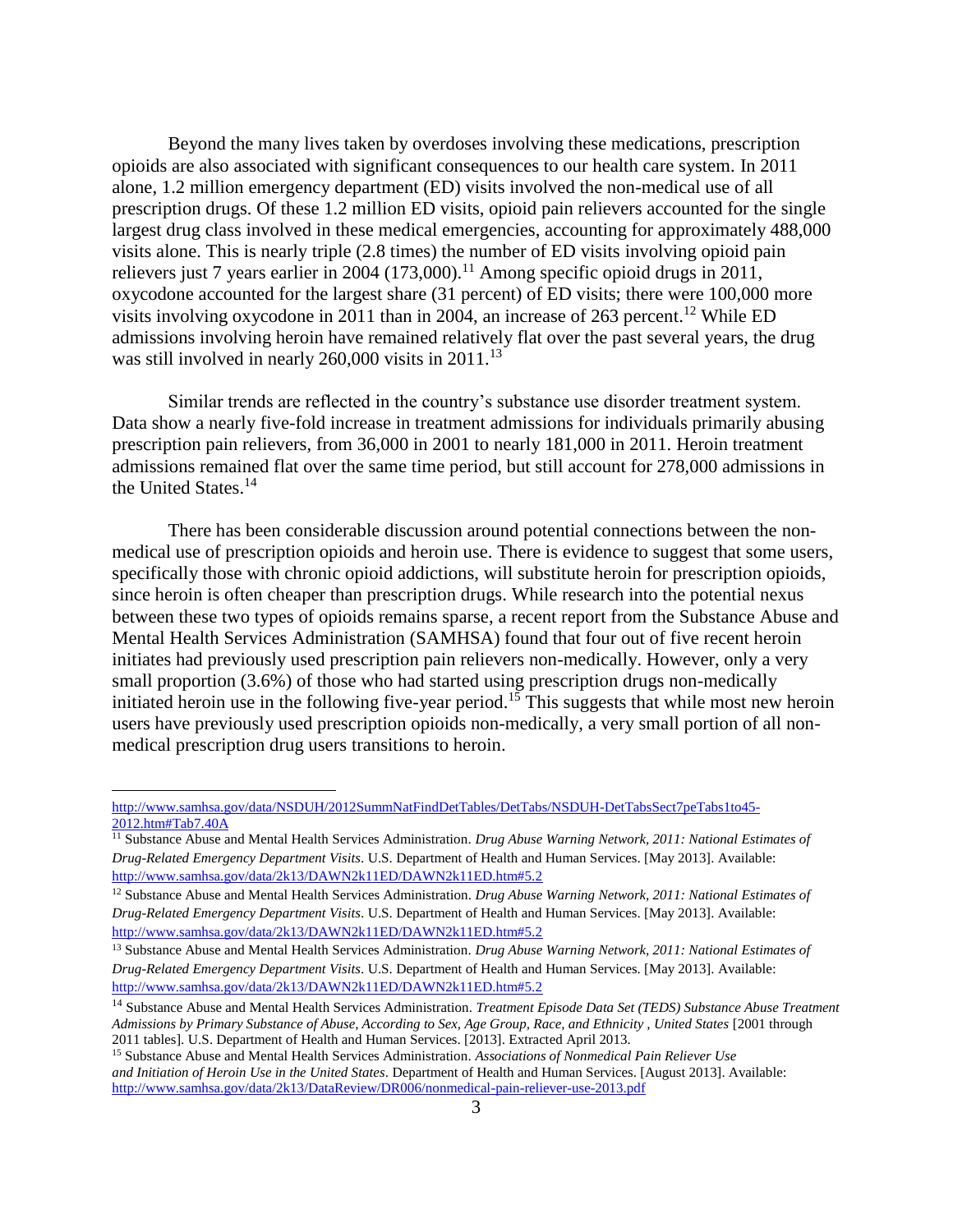We also know that substance use disorders, including those driven by opioids, are a progressive disease. Most people who develop a substance use disorder begin using at a young age and often start with alcohol, tobacco, and/or marijuana. This is important when examining the progression of opioid use. We know from survey data that as an individual's abuse of prescription opioids becomes more frequent or chronic, that person is more inclined to purchase the drugs from dealers/the internet/prescriptions from multiple doctors, rather than simply getting them from a friend or relative for free/without asking.<sup>16</sup> This progression of an opioid use disorder may lead an individual to pursue lower cost alternatives, such as heroin.

## **The Administration's Response**

 $\overline{\phantom{a}}$ 

Since 2009, the Obama Administration has deployed a comprehensive and evidencebased strategy to address the threat posed by opioid drugs. Within 30 days of his confirmation, then-Director of National Drug Policy Kerlikowske declared combatting prescription drug abuse a top drug control priority for the Administration. Since then, the Administration has coordinated a Government-wide response to the prescription drug abuse epidemic, significantly bolstered support for medication-assisted opioid treatment and overdose prevention, and pursued action against criminal organizations trafficking in opioid drugs. President Obama's inaugural *National Drug Control Strategy*, released in May 2010, labeled opioid overdose a "growing national crisis" and laid out specific actions and goals for reducing the abuse of prescription opioids and heroin.<sup>17</sup>

As I described earlier, prescription drugs represent the bulk of opioid abuse in America, and our response to this public health emergency focused not only on preventing the diversion and abuse of prescription drugs, but also decreasing the number of Americans dying from opioid overdose every day. In April 2011, the Administration released a comprehensive *Prescription Drug Abuse Prevention Plan*, <sup>18</sup> which created a national framework for reducing prescription drug diversion and abuse. This *Plan* built upon the goal identified in the *National Drug Control Strategy* to reduce drug-induced deaths by 15 percent by 2015 and augmented that goal with a distinct goal to reduce unintentional overdose deaths related to opioids by 15 percent within 5 years. The *Plan* focuses on improving education for patients and healthcare providers, supporting the expansion of state-based prescription drug monitoring programs, developing more convenient and environmentally responsible disposal methods to remove unused medications from the home, and reducing the prevalence of pill mills and doctor shopping through targeted enforcement efforts.

The Administration has made considerable progress in all four areas of the *Plan*, including expanding available continuing education for prescribers. Managing patients' pain is a crucial area of clinical practice, but unfortunately, research indicates that health care practitioners receive little training on pain management, safe opioid prescribing, or recognizing and treating

<sup>16</sup> Unpublished estimates from Substance Abuse and Mental Health Services Administration, *National Survey on Drug Use and Health*. 2009-2012, March 2014.

<sup>17</sup> Office of National Drug Control Policy. *2010 National Drug Control Strategy*. Executive Office of the President. [2010]. Available[: http://www.whitehouse.gov/sites/default/files/ondcp/policy-and-research/ndcs2010.pdf#page=49](http://www.whitehouse.gov/sites/default/files/ondcp/policy-and-research/ndcs2010.pdf#page=49)

<sup>&</sup>lt;sup>18</sup> Office of National Drug Control Policy. *Epidemic: Responding to America's Prescription Drug Abuse Crisis* [2011] Available: [http://www.whitehouse.gov/sites/default/files/ondcp/issues-content/prescription-drugs/rx\\_abuse\\_plan.pdf](http://www.whitehouse.gov/sites/default/files/ondcp/issues-content/prescription-drugs/rx_abuse_plan.pdf)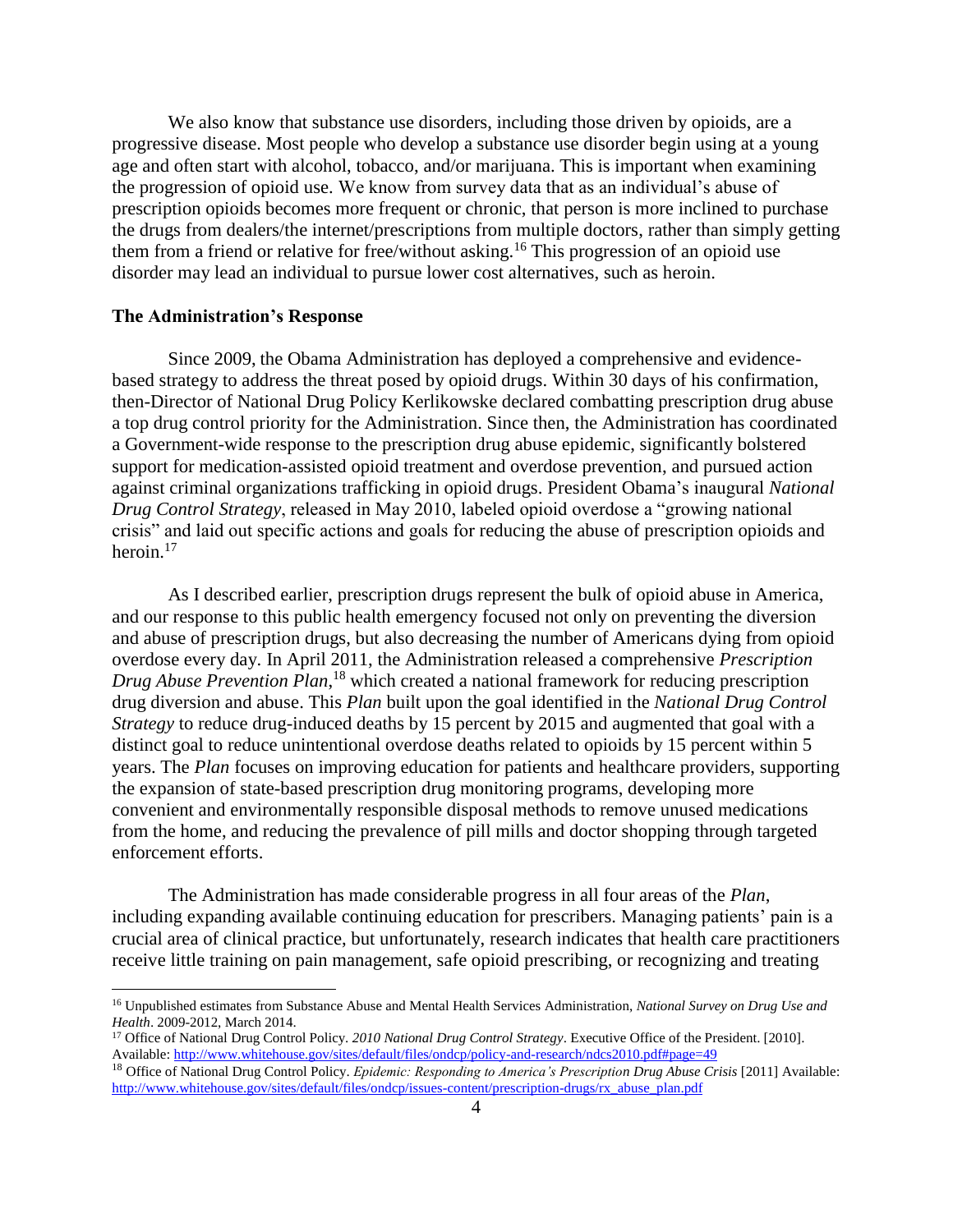substance use disorders.<sup>19,20</sup> Several states, including Iowa,<sup>21</sup> Kentucky,<sup>22</sup> Massachusetts,<sup>23</sup> Ohio,<sup>24</sup> Tennessee,<sup>25</sup> and Utah,<sup>26</sup> have passed legislation mandating education for prescribers, and we strongly encourage other states to explore this as an option. At the Federal level, the *Plan* calls for amending Federal law to require practitioners (such as physicians, dentists, and others authorized to prescribe), who request DEA registration to prescribe controlled substances, to be trained on responsible opioid prescribing practices as a precondition of such registration. Currently, Department of Health and Human Services (HHS) is implementing education requirements for its agency health care personnel, including professionals serving tribal communities through the Indian Health Service (IHS), those working with underserved populations through the Health Resources and Services Administration, and personnel attending to biomedical research trial participants at the Clinical Center of the National Institutes of Health (NIH). Similar efforts are underway at the Bureau of Prisons, and education efforts are being planned at the Department of Defense (DOD) and the Department of Veterans Affairs (VA).

The Administration has also made free and low-cost training options available for prescribers and dispensers of opioid medications. SAMHSA provides such training. In addition, ONDCP worked with NIH's National Institute on Drug Abuse (NIDA) to develop two free, online training tools on safe prescribing for pain and on managing pain patients who abuse prescription opioids. Since their launch in late 2012, thousands of doctors, nurses, and pharmacists have completed these training modules, which are eligible for continuing medical education and continuing education credit. The Food and Drug Administration (FDA) now requires manufacturers of extended-release and long-acting (ER/LA) opioid pain relievers to make available free or low-cost continuing education to prescribers under the Risk Evaluation and Mitigation Strategy for these drugs. Through these innovative training programs, FDA expects to train at least 60 percent of the approximately 320,000 prescribers of these medications within the first four years of the program. $27$ 

The FDA has also taken a number of steps to help safeguard access to opioid pain relievers while reducing risks of non-medical use and overdose. In September 2013, ONDCP

<sup>19</sup> Mezei, L., et al. Pain Education in North American Medical Schools. *The Journal of Pain*. 12(12):1199-1208. 2011. <sup>20</sup> U.S. Government Accountability Office. *Prescription Pain Reliever Abuse*. [December 2011]. Available: <http://www.gao.gov/assets/590/587301.pdf>

 $21$  Iowa Board of Medicine. "New rules require physicians to complete training on chronic pain, end-of-life care." State of Iowa. [August 2011]. Available:

[http://medicalboard.iowa.gov/Board%20News/2011/New%20rules%20physicians%20to%20complete%20training%20chronic%](http://medicalboard.iowa.gov/Board%20News/2011/New%20rules%20physicians%20to%20complete%20training%20chronic%20pain_08182011.pdf) [20pain\\_08182011.pdf](http://medicalboard.iowa.gov/Board%20News/2011/New%20rules%20physicians%20to%20complete%20training%20chronic%20pain_08182011.pdf)

<sup>&</sup>lt;sup>22</sup> Kentucky Board of Medical Licensure. "House Bill 1." Commonwealth of Kentucky. [2012]. Available: <http://kbml.ky.gov/hb1/Pages/default.aspx>

<sup>&</sup>lt;sup>23</sup> Executive Office of Health and Human Services. "PMP and Mandatory Educational Requirements for Prescribers." Commonwealth of Massachusetts. [October 2011]. Available:

<http://www.mass.gov/eohhs/provider/licensing/occupational/dentist/pmp-and-mandatory-educational-requirements-for-pre.html>  $\frac{1}{24}$  General Assembly of the State of Ohio. "129<sup>th</sup> General Assembly – Amended Substitute Senate Bill Number 83." [2012]. Available[: http://www.legislature.state.oh.us/bills.cfm?ID=129\\_SB\\_83](http://www.legislature.state.oh.us/bills.cfm?ID=129_SB_83)

<sup>&</sup>lt;sup>25</sup> State of Tennessee. "Public Chapter No. 430 – Senate Bill 676." [April 18, 2013]. Available: <http://www.tn.gov/sos/acts/108/pub/pc0430.pdf>

<sup>26</sup> Utah Division of Occupational and Professional Licensing. *Utah Controlled Substances Act, 58-37-6.5*. State of Utah. [May 2012]. Available:<http://www.dopl.utah.gov/laws/58-37.pdf#page=24>

<sup>&</sup>lt;sup>27</sup> Food and Drug Administration. "Questions and Answers: FDA approves a Risk Evaluation and Mitigation Strategy (REMS) for Extended-Release and Long-Acting (ER/LA) Opioid Analgesics." Department of Health and Human Services. [updated March 2013]. Available:<http://www.fda.gov/Drugs/DrugSafety/InformationbyDrugClass/ucm309742.htm#Q8>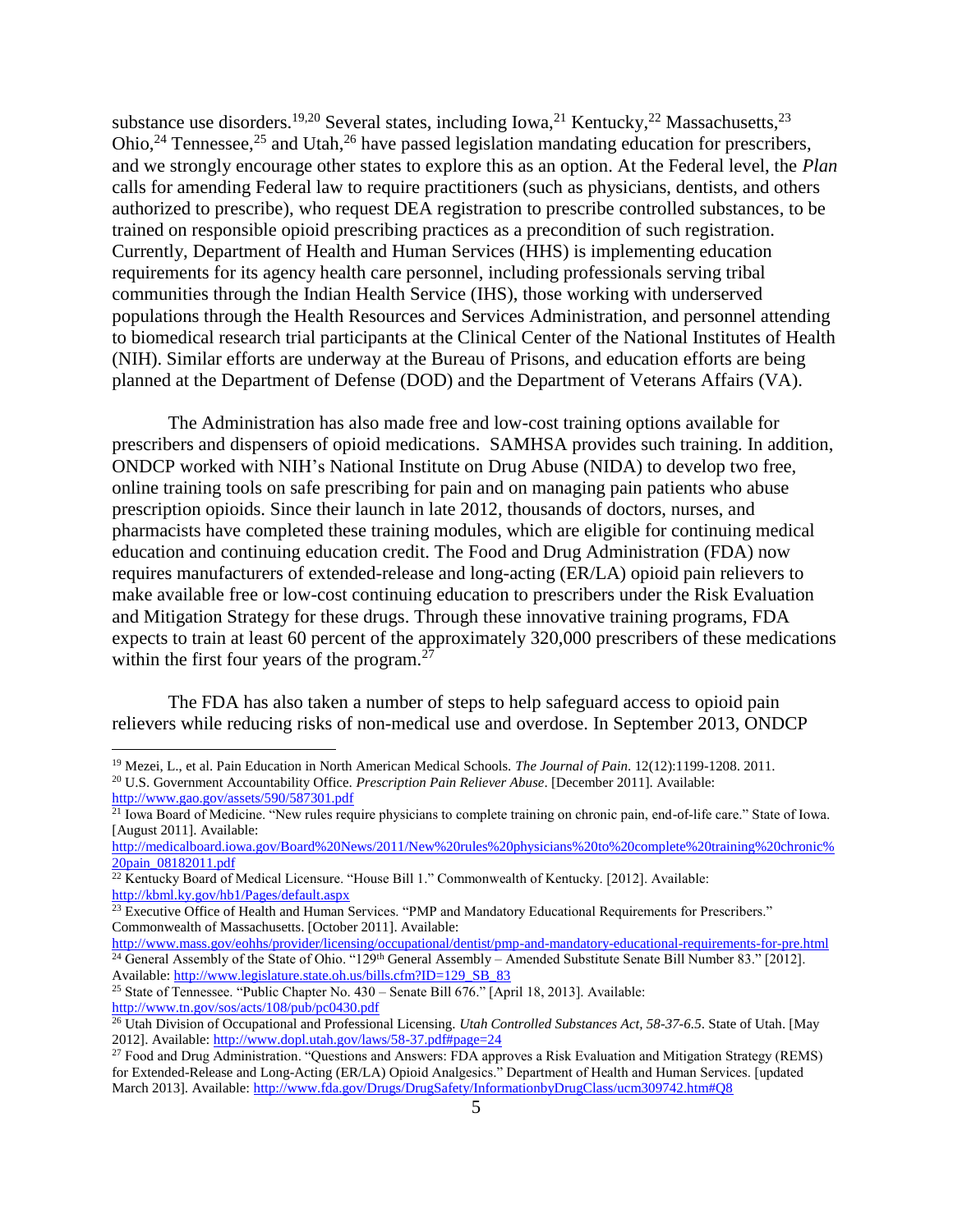joined the FDA to announce significant new measures to enhance the safe and appropriate use of ER/LA opioid analgesics.<sup>28</sup> FDA required class-wide labeling changes for these medications, including modifications to the products' indication for severe pain, warnings around use during pregnancy, as well as post-market research requirements. FDA also announced that manufacturers of ER/LA opioids must conduct further studies and clinical trials to better assess risks of misuse, addiction, overdose, and death. In April 2013, FDA approved updated labeling for reformulated OxyContin that describes the medication's abuse-deterrent properties, which are expected to make abuse via injection difficult and to reduce abuse via the intranasal route.<sup>29</sup> And in December 2013, after an extensive review of scientific literature and hundreds of public comments and several public meetings, FDA announced its recommendation that the DEA should reschedule hydrocodone combination products into Schedule II of the Controlled Substances Act, which requires more stringent standards for storage, record keeping, and prescribing. On February 27<sup>th</sup>, DEA issued a Proposed Notice of Public Rulemaking to begin the process of this rescheduling.

The Administration is also educating the general public around opioid abuse. The Drug-Free Communities (DFC) Support Program currently funds 643 community coalitions to work with local youth, parent, business, religious, civic, and other groups to help prevent youth substance use. Grants awarded through the DFC program are intended to support established community-based coalitions capable of effecting community-level change. All DFC-funded grantees are required to collect and report data on past 30-day use; perception of risk or harm of use; perception of parental disapproval of use; and perception of peer disapproval of use for four substances, including prescription drugs.

The second pillar of the Administration's *Plan* focuses on improving the operations and functionality of state-administered Prescription Drug Monitoring Programs (PDMPs) across the country. PDMP data can help prescribers and pharmacists identify patients who may be at-risk for substance use disorders, overdose, or other significant health consequences of misusing prescription opioids. State regulatory and law enforcement agencies may also use this information to identify and prevent unsafe prescribing, doctor-shopping (seeing multiple doctors to obtain prescriptions), and other methods of illegally diverting controlled substances. Aggregate data from PDMPs can also be used to track the impact of policy changes on prescribing rates. The Prescription Behavior Surveillance System, funded by CDC and FDA, is developing this surveillance capacity for PDMPs. Research also shows that PDMPs may have a role in reducing the rates of prescribing for opioid analgesics and that states whose PDMPs were administered by a state health department, rather than another government agency such as the bureau of narcotics or board of pharmacy, showed especially positive results.<sup>30</sup> In 2006, only 20 states had PDMPs. Today, 49 have laws authorizing PDMPs, and 48 states have operational

<sup>&</sup>lt;sup>28</sup> Food and Drug Administration. "ER/LA Opioid Analgesic Class Labeling Changes and Postmarket Requirements – Letter to ER/LA opioid application holders." Department of Health and Human Services. [September 2013]. Available: <http://www.fda.gov/downloads/Drugs/DrugSafety/InformationbyDrugClass/UCM367697.pdf>

<sup>&</sup>lt;sup>29</sup> "Determination That the OXYCONTIN (Oxycodone Hydrochloride) Drug Products Covered by New Drug Application 20– 553 Were Withdrawn From Sale for Reasons of Safety or Effectiveness." Federal Register 78:75 (April 18, 2013) p. 23273. Available[: http://www.gpo.gov/fdsys/pkg/FR-2013-04-18/pdf/2013-09092.pdf](http://www.gpo.gov/fdsys/pkg/FR-2013-04-18/pdf/2013-09092.pdf)

<sup>30</sup> Brady, JE, Wunsch, H, Dimaggio, C, Lang, BH, Giglio, J, and Li, G. Prescription drug monitoring and dispensing of prescription opioids. Public Health Reports 2014, 129 (2): 139-47.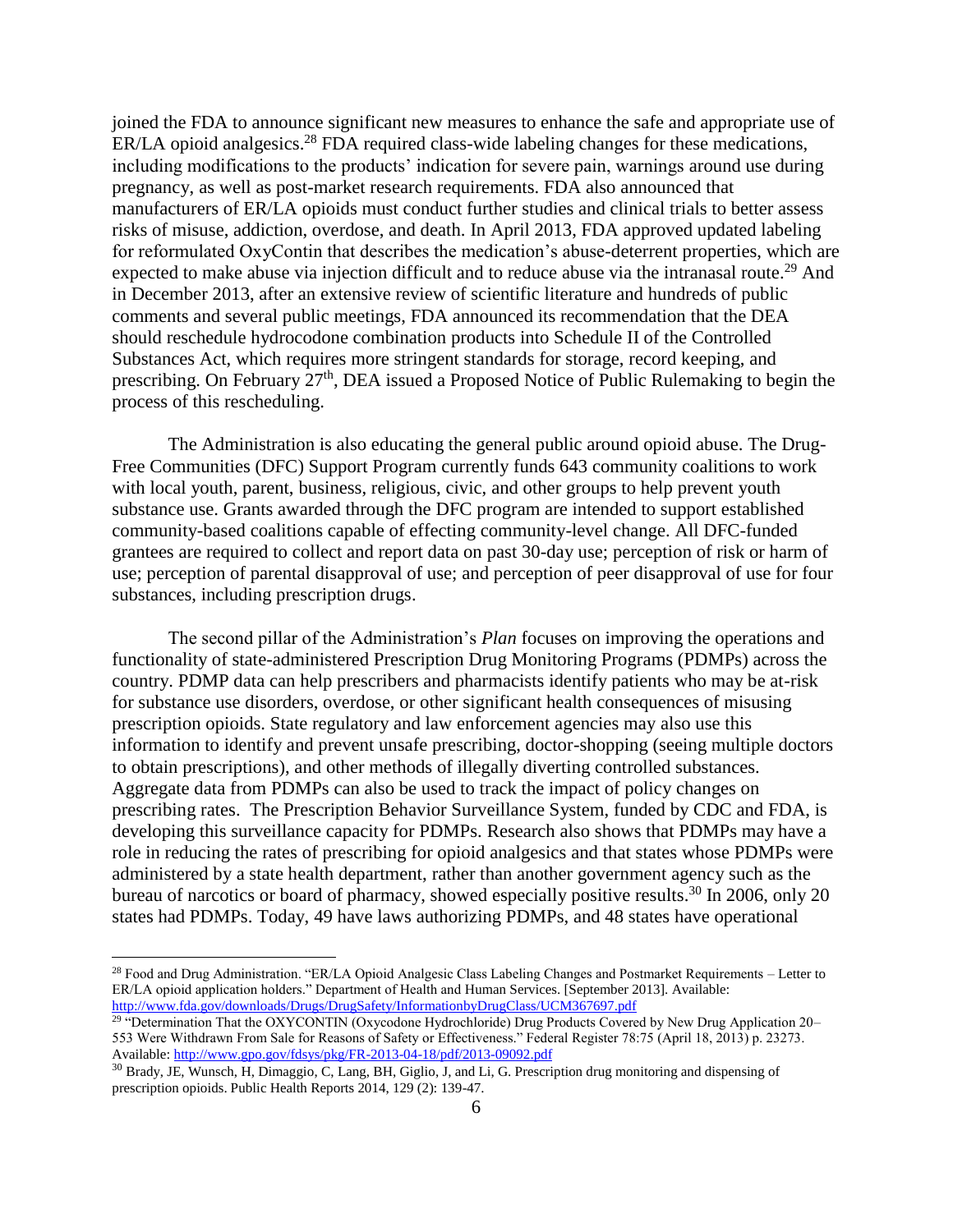programs. Building upon this progress, the HHS Office of the National Coordinator for Health Information Technology (ONC) and SAMHSA are working with state governments and private sector technology experts to integrate PDMPs with health information technology (health IT) systems such as electronic health records. Heath IT integration will enable authorized healthcare providers to access PDMP data quickly and easily at the point of care to support more informed clinical decision-making about prescribing or dispensing prescription opioids. To date, SAMHSA has provided funding to 16 states, and ONC has conducted 13 pilots focusing on integration with health IT systems. Integration with health IT systems also requires maintaining the privacy of the public health information in the PDMP as it transits within systems, since PDMP data in most states are held to the same privacy standard as all other health care information.

The Bureau of Justice Assistance (BJA) of the Department of Justice (DOJ) is also supporting expanded interstate sharing of PDMP data. PDMPs in 20 states can share data with other states' systems, and many PDMP administrators are working to better integrate these systems into other health IT programs. In February 2013, VA issued an Interim Final Rule authorizing VA physicians to access state PDMPs in accordance with state laws and to develop mechanisms to begin sharing VA prescribing data with state PDMPs. The interim rule became final on March 14, 2014.<sup>31</sup> IHS clinics are now sharing data with state PDMPs in many states, and IHS is in the process of negotiating data-sharing with more states.<sup>32</sup> As these systems continue to mature, PDMPs can enable health care providers and law enforcement agencies reduce and prevent the diversion and abuse of prescription opioids.

The third pillar of our *Plan* focuses on safely removing millions of pounds of expired and unwanted medications from circulation. Research shows that approximately 70 percent of recent initiates and occasional users misusing prescription pain relievers in the past year report getting them from a friend or relative the last time they abused them.<sup>33</sup> Safe and proper disposal programs allow individuals to dispose of unneeded or expired medications in a safe, timely, and environmentally responsible manner.

Since September 2010, DEA has partnered with hundreds of state and local law enforcement agencies and community coalitions, as well as other Federal agencies, to hold seven National Take-Back Days. Through these events, DEA has collected and safely disposed of more than 3.4 million pounds of unneeded or expired medications.<sup>34</sup> As part of the Secure and Responsible Drug Disposal Act of 2010, DEA has published proposed regulations that, once finalized, will expand the safe and effective disposal of prescription drugs nationwide. ONDCP will work with Federal, state, local, and tribal stakeholders to identify ways to establish disposal

l

<sup>31</sup> Disclosures to Participate in State Prescription Drug Monitoring Programs, 78 Fed. Reg. 9589 (Feb. 11, 2013); 79 Fed. Reg. 14400 (Mar. 14, 2014).

<sup>&</sup>lt;sup>32</sup> Cynthia Gunderson, Prescription Drug Monitoring Programs & Indian Health Service, Barriers, Participation, and Future Initiatives, Presentation at Third Party Payer Meeting, December 2012.

http://www.pdmpexcellence.org/sites/all/pdfs/Gunderson.pdf <sup>33</sup> Substance Abuse and Mental Health Services Administration. *Results from the 2012 National Survey on Drug Use and Health:* 

*Summary of National Findings*. Department of Health and Human Services. [September 2013]. Available: <http://www.samhsa.gov/data/NSDUH/2012SummNatFindDetTables/NationalFindings/NSDUHresults2012.htm#ch2.16> <sup>34</sup> Drug Enforcement Administration. "Americans Turn Out in Droves for DEA's Seventh National Prescription Drug Take-Back

Day." Department of Justice. [November 6, 2013]. Available:<http://www.justice.gov/dea/divisions/hq/2013/hq110613.shtml>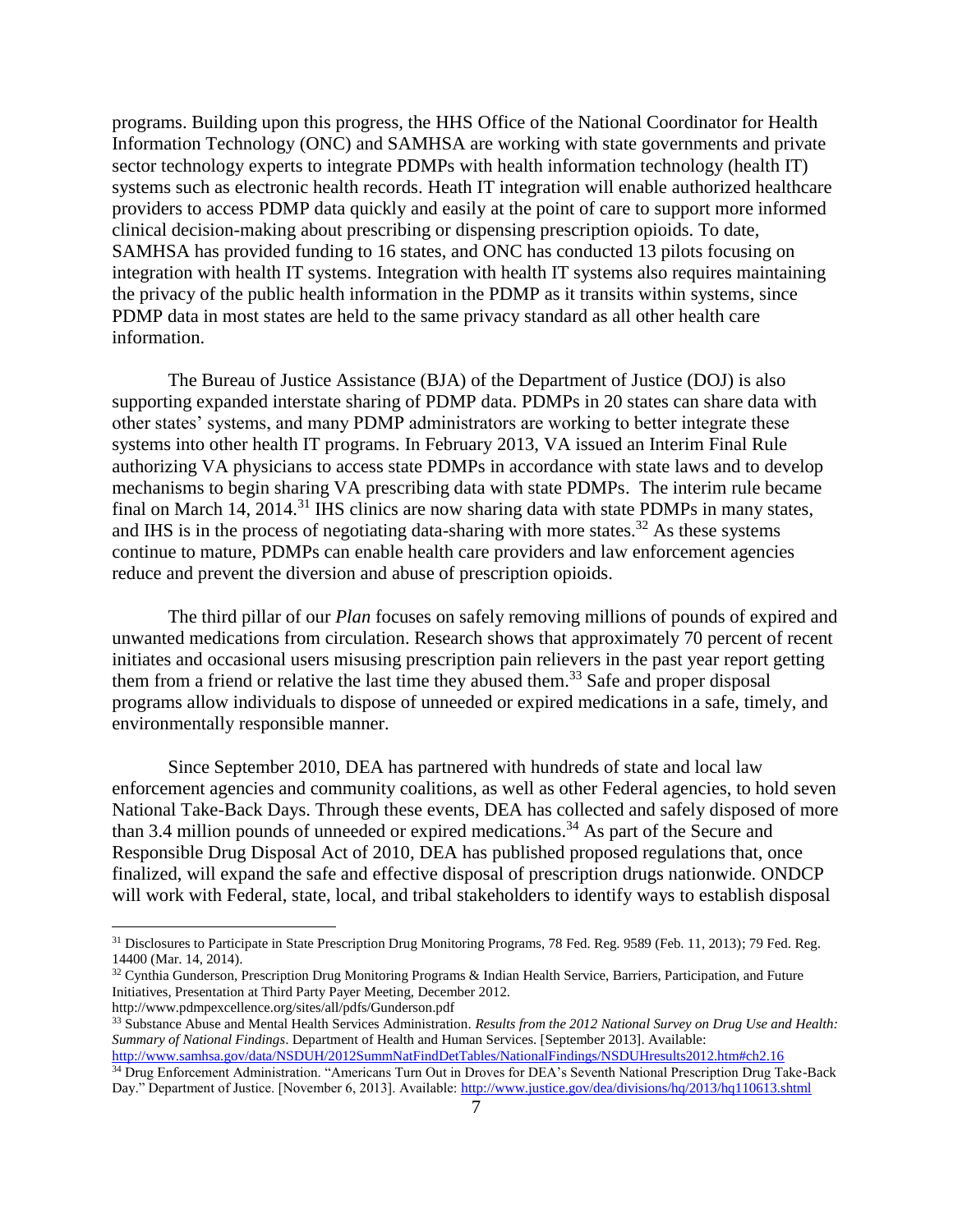programs in their communities upon completion of the rulemaking process. DEA sponsored its most recent Take Back Day on April 26<sup>th</sup>.

The *Plan's* fourth pillar focuses on improving law enforcement capabilities to reduce diversion of prescription opioids. Federal law enforcement is partnering with state and local agencies across the country to reduce pill mills and prosecute those responsible for improper or illegal prescribing practices. The National Methamphetamine and Pharmaceuticals Initiative (NMPI), funded through ONDCP's High Intensity Drug Trafficking Areas (HIDTA) program, provides critical training on pharmaceutical crime investigations to law enforcement agencies across the country. Since 2009, NMPI has provided training in pharmaceutical crime investigations and prosecutions to over 26,000 law enforcement and criminal justice professionals. These efforts continue to disseminate critical knowledge to enforcement and prosecution professionals.

All of these efforts under the *Prescription Drug Abuse Prevention Plan* are intended to reduce the diversion, abuse, and health and safety consequences associated with prescription opioids. Given their substantial role in overall opioid abuse and their nexus with heroin use, the Administration has worked tirelessly to address the problem at the source and at an array of intervention points. This work has been paralleled by efforts to address heroin trafficking and abuse, as well as the larger opioid overdose problem facing this country.

In June 2012, ONDCP convened top officials from NIDA, CDC, and other leaders from HHS, DOJ, DOD, and VA to discuss the latest data regarding heroin trends in the United States and the Administration response. ONDCP directed Federal public health and safety officials to increase data sharing, identify trends in substitution between prescription opioid misuse and heroin use, and coordinate a timely and evidence-based response to any emerging trends in the use of opioids. This meeting also reinforced the existing overdose prevention and opioid use disorder treatment goals outlined in the *National Drug Control Strategy*.

The Administration is focusing on several key areas to reduce and prevention opioid overdoses, including educating the public about overdose risks and interventions; increasing access to naloxone, an emergency opioid overdose reversal medication; and working with states to promote Good Samaritan laws and other measures that can help save lives. With the recent rise in overdose deaths across the country, it is increasingly important to prevent overdoses and make antidotes available.

The Administration is providing tools to local communities to empower them to save lives. In August 2013, SAMHSA released the *Opioid Overdose Prevention Toolkit.* <sup>35</sup> This toolkit provides communities and local governments with material to develop policies and practices to help prevent opioid-related overdoses and deaths. It contains information specifically for first responders, treatment providers, and those recovering from opioid overdose. This kit will enable state and community leaders to implement effective overdose prevention initiatives, saving lives and connecting people to the treatment they need.

l

<sup>35</sup> Substance Abuse and Mental Health Services Administration. Opioid Overdose Prevention Toolkit. Department of Health and Human Services. [August 2013]. Available:<http://store.samhsa.gov/product/Opioid-Overdose-Prevention-Toolkit/SMA13-4742>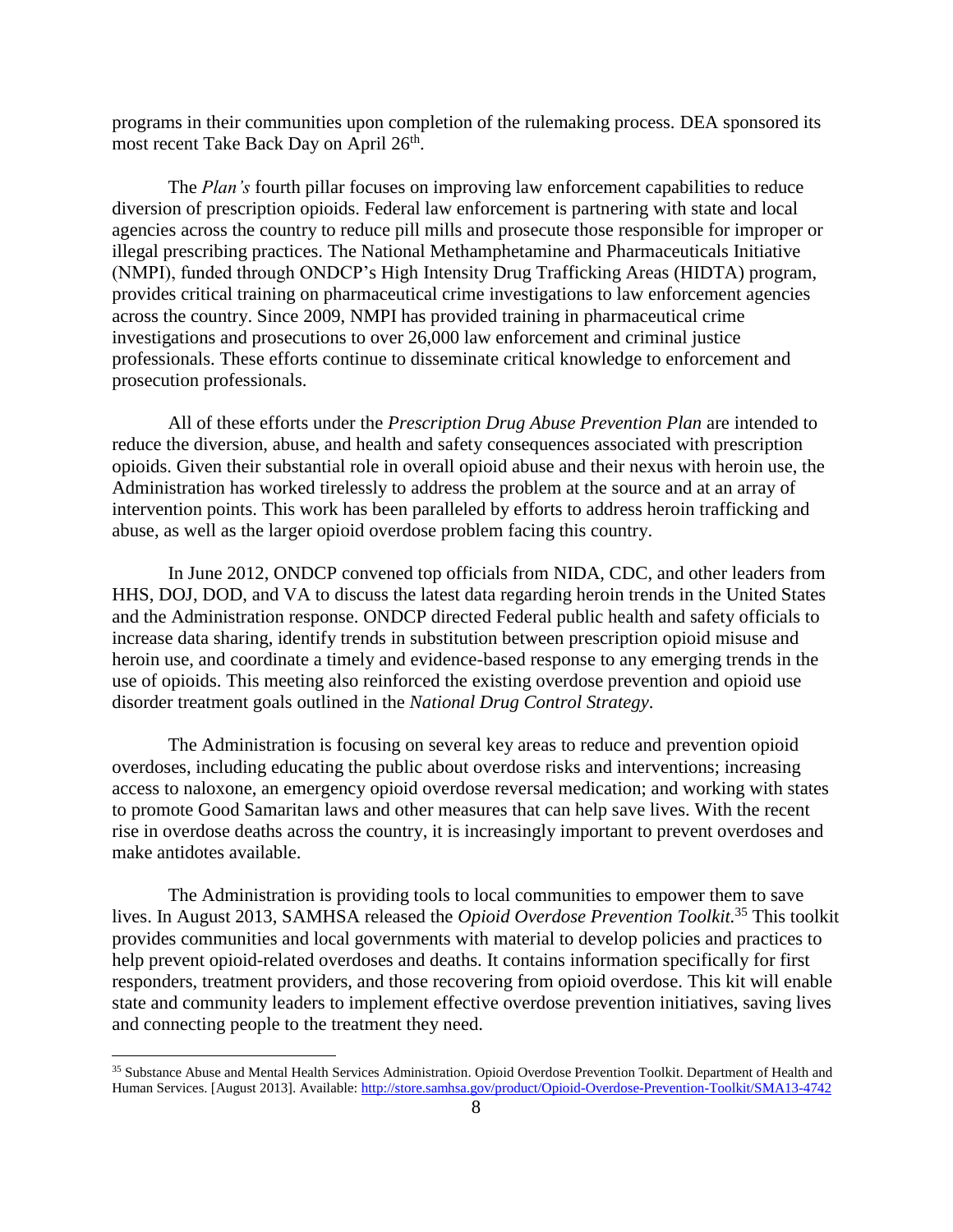In addition, working closely with ONDCP, the American Society of Anesthesiologists (ASA) has created an informational card on recognizing and responding to an opioid overdose.<sup>36</sup> The ASA's "Opioid Overdose Resuscitation" card lists symptoms to look for when an opioid overdose is suspected, and details step-by-step instructions for assisting a person suspected of an overdose prior to the arrival of emergency medical personnel. The Administration is working with ASA and other key stakeholders to provide this card to those who may encounter and can intervene with victims of opioid overdoses.

The Administration continues to promote the use of naloxone, the emergency opioid overdose reversal medication, among those likely to encounter overdose victims. Profiled in the 2013 *National Drug Control Strategy*, the Police Department in Quincy, Massachusetts, has partnered with the State health department to train and equip police officers to resuscitate overdose victims using naloxone. The Department reports that since October 2010, officers in Quincy have administered naloxone in more than 220 overdose events, almost all of them resulting in successful overdose reversals.<sup>37</sup> The Police Department and Sheriff's Office in Lorain, Ohio, working with county public health and substance abuse leaders, started a similar pilot program in October 2013, and officers have already reversed approximately 20 overdoses.<sup>38</sup> In addition, the New York/New Jersey HIDTA, a grant program funded by ONDCP, provided funding for a pilot program in a New York City Police Department precinct on Staten Island to train and equip police officers with naloxone. Other major jurisdictions are exploring naloxone programs as well. Boston Mayor Marty Walsh announced on February 11<sup>th</sup> that Boston police and firefighters will be equipped with naloxone,<sup>39</sup> and Vermont Governor Peter Shumlin recently announced that the Vermont State Police will have a similar training program for officers.<sup>40</sup>

The Administration is also working with health care leaders to identify and promote other promising naloxone distribution models. For example, a joint program with the University of Rhode Island's College of Pharmacy, the Rhode Island Pharmacy Foundation, the State Board of Pharmacy, and Walgreens, has created a continuing education program and collaborative practice agreement that allows pharmacists to initiate naloxone therapy for patients who may be at risk for an opioid overdose.<sup>41</sup> A DOD-led program, Operation Opioid Safe at Fort Bragg, North Carolina, educates patients about the risks and abuse issues surrounding long-term use of prescription opioids and distributes naloxone to high-risk patients.<sup>42</sup>

 $\overline{\phantom{a}}$ 

<sup>41</sup> University of Rhode Island College of Pharmacy. "Opioids: Addiction, Overdose Prevention (Naloxone) And Patient Education." [November 2011]. Available: [http://prescribetoprevent.org/wp](http://prescribetoprevent.org/wp-content/uploads/2012/11/naloxoneCEU_vURI_CE.pdf)[content/uploads/2012/11/naloxoneCEU\\_vURI\\_CE.pdf](http://prescribetoprevent.org/wp-content/uploads/2012/11/naloxoneCEU_vURI_CE.pdf)

<sup>36</sup> American Society of Anesthesiologists. "Opioid Overdose Resuscitation Card." [September 2013]. Available: [http://www.asahq.org/WhenSecondsCount/~/media/For%20the%20Public%20Media/Patient%20Education/Opioid%20Overdose](http://www.asahq.org/WhenSecondsCount/~/media/For%20the%20Public%20Media/Patient%20Education/Opioid%20Overdose%20Card.pdf) [%20Card.pdf](http://www.asahq.org/WhenSecondsCount/~/media/For%20the%20Public%20Media/Patient%20Education/Opioid%20Overdose%20Card.pdf)

<sup>37</sup> Quincy (Massachusetts) Police Department Reporting

<sup>38</sup> Personal Communication, Lorain County (Ohio) Police Department

<sup>&</sup>lt;sup>39</sup> Associated Press. "Boston mayor wants 1<sup>st</sup> responders to carry Narcan." Boston Herald. [February 11, 2014]. Available: [http://bostonherald.com/news\\_opinion/local\\_coverage/2014/02/boston\\_mayor\\_wants\\_1st\\_responders\\_to\\_carry\\_narcan](http://bostonherald.com/news_opinion/local_coverage/2014/02/boston_mayor_wants_1st_responders_to_carry_narcan) <sup>40</sup> Krantz, L. "State Unveils Easier Access to Overdose-Reversing Drug." VTDigger.org. [March 3, 2014]. Available:

<http://vtdigger.org/2014/03/03/state-unveils-easier-access-overdose-reversing-drug>

 $42$  Anthony Dragovich, M.D., Womack Army Medical Center, Fort Bragg, NC, personal communication, 2011, cited in Centers for Disease Control and Prevention. "Community-Based Opioid Overdose Prevention Programs Providing Naloxone — United States, 2010." MMWR 2012;61:101-105 [February 17. 2012] Available[: http://www.cdc.gov/mmwr/pdf/wk/mm6106.pdf](http://www.cdc.gov/mmwr/pdf/wk/mm6106.pdf)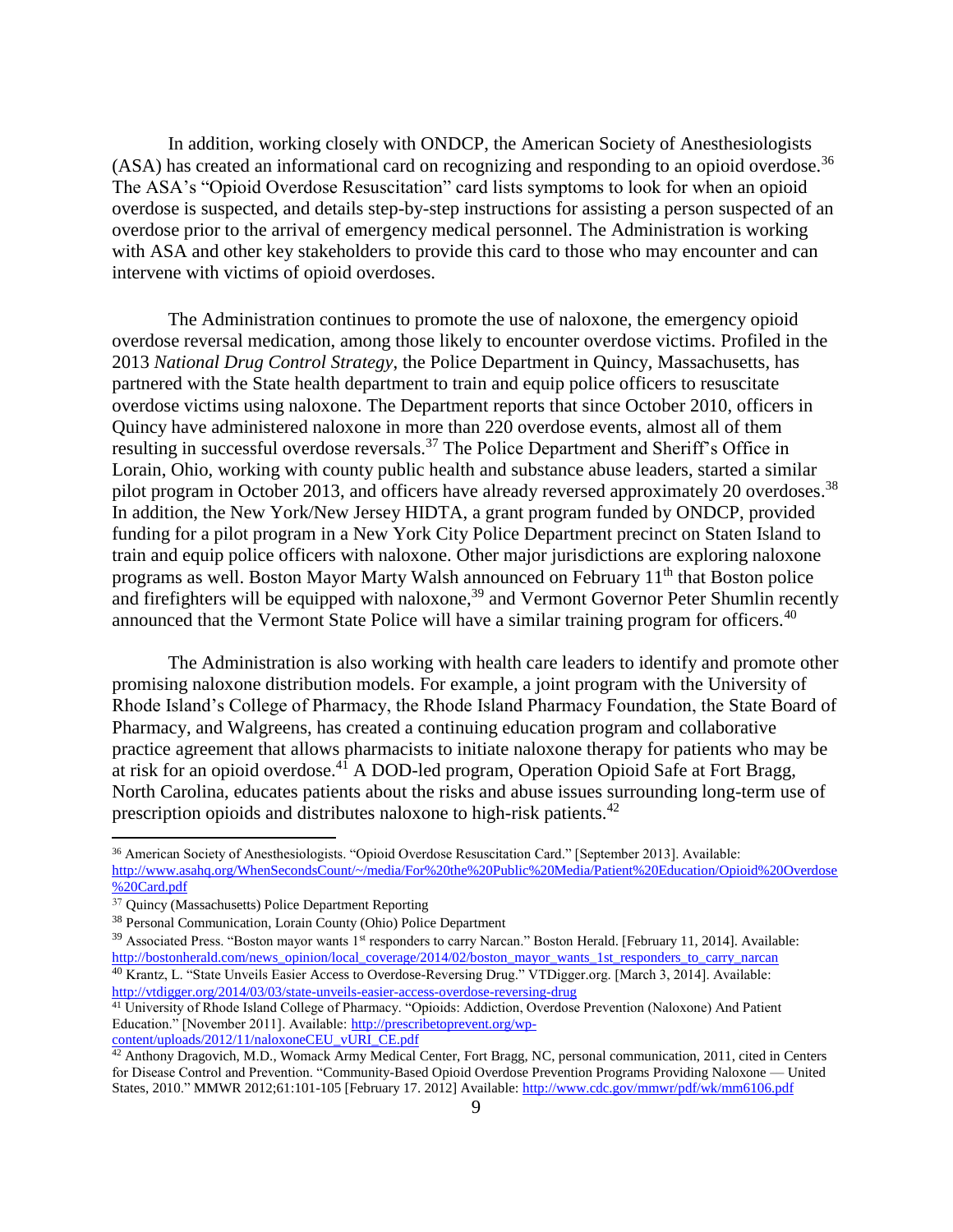Seventeen states $43$  and the District of Columbia have passed laws that have made it easier for medical professionals to prescribe and dispense naloxone, or for third party individuals to possess and administer the medication. They do this by limiting civil or criminal liability for prescribers or third parties, permitting prescribers to prescribe naloxone to third parties or via standing order, and removing liability for possession of naloxone without a prescription.

ONDCP is collaborating with state health and law enforcement officials to promote best practices and connect officials interested in starting their own naloxone programs. The odds of surviving an overdose, much like the odds of surviving a heart attack, depend on how quickly the victim receives treatment. At least 14 states<sup>44</sup> have passed Good Samaritan laws, which protect victims and witnesses who seek medical aid for an individual who is overdosing.<sup>45</sup> As these laws are implemented, the Administration will carefully monitor their effect on public health and public safety.

The Affordable Care Act and Federal parity laws are extending access to and parity for mental health and substance use disorder benefits for an estimated 62 million Americans. This will help integrate substance use treatment into mainstream health care.<sup>46</sup> This represents the largest expansion of treatment access in a generation and could help guide millions into successful recovery.

We are also seeking to ensure that the treatment people may receive for their opioid use is evidence-based and effective. Medication-assisted treatments for prescription drug and heroin abuse and dependence are effective treatment tools. Several FDA-approved medications, including methadone, buprenorphine, and naltrexone, are proven treatment tools, and are helping thousands of people in long-term recovery. Medication-assisted treatment may also help reduce deaths from opioid drugs; a study found that increased access to medication-assisted treatment in Baltimore, Maryland, was associated with a reduction in heroin deaths.<sup>47</sup> The Administration is committed to promoting medication-assisted treatment in treatment systems at the Federal, state, and local levels.

Reducing and preventing opioid diversion, abuse, overdose, and the array of public health and safety consequences requires collaboration with a broad range of stakeholders. The Administration has worked closely with a number of associations and groups, including the National Governors Association, the National Association of Attorneys General, the American Medical Association, the American Dental Association, the American College of Emergency

 $\overline{\phantom{a}}$ 

<sup>47</sup> Schwartz, RP, Gryczynski, J, O'Grady, KE, Scharfstein, JM, Warren, G, Olsen, Y, Mitchell, SG, and Jaffe, JH. Opioid Agonist Treatments and Heroin Overdose Deaths in Baltimore, Maryland, 1995–2009 *Am J Public Health*. 2013;103:917–922.

<sup>43</sup> States with Naloxone Laws: NM, NY, IL, WA, CA, RI, CT, MA, NC, OR, CO, VA, KY, MD, VT, NJ, OK, and DC

<sup>44</sup> States with Good Samaritan Overdose Laws: NM, WA, NY, CT, IL, CO, RI, FL, MA, CA, NC, NJ, VT, and DE

<sup>45</sup> The Network for Public Health Law. "Legal Interventions to Reduce Overdose Mortality: Naloxone Access and Overdose Good Samaritan Laws." [updated January 2014]. Available[: http://www.networkforphl.org/\\_asset/qz5pvn/network-naloxone-10-](http://www.networkforphl.org/_asset/qz5pvn/network-naloxone-10-4.pdf) [4.pdf](http://www.networkforphl.org/_asset/qz5pvn/network-naloxone-10-4.pdf)

<sup>46</sup> Berino, K., Rosa, P., Skopec, L. & Glied, S. (2013). Affordable Care Act Will Expand Mental Health and Substance Use Disorder Benefits and Parity Protections for 62 Million Americans. *Research Brief.* Assistant Secretary for Planning and Evaluation (ASPE). Washington, DC (Citation: Abstract of the Brief found at http://aspe.hhs.gov/health/reports/2013/mental/rb\_mental.cfm)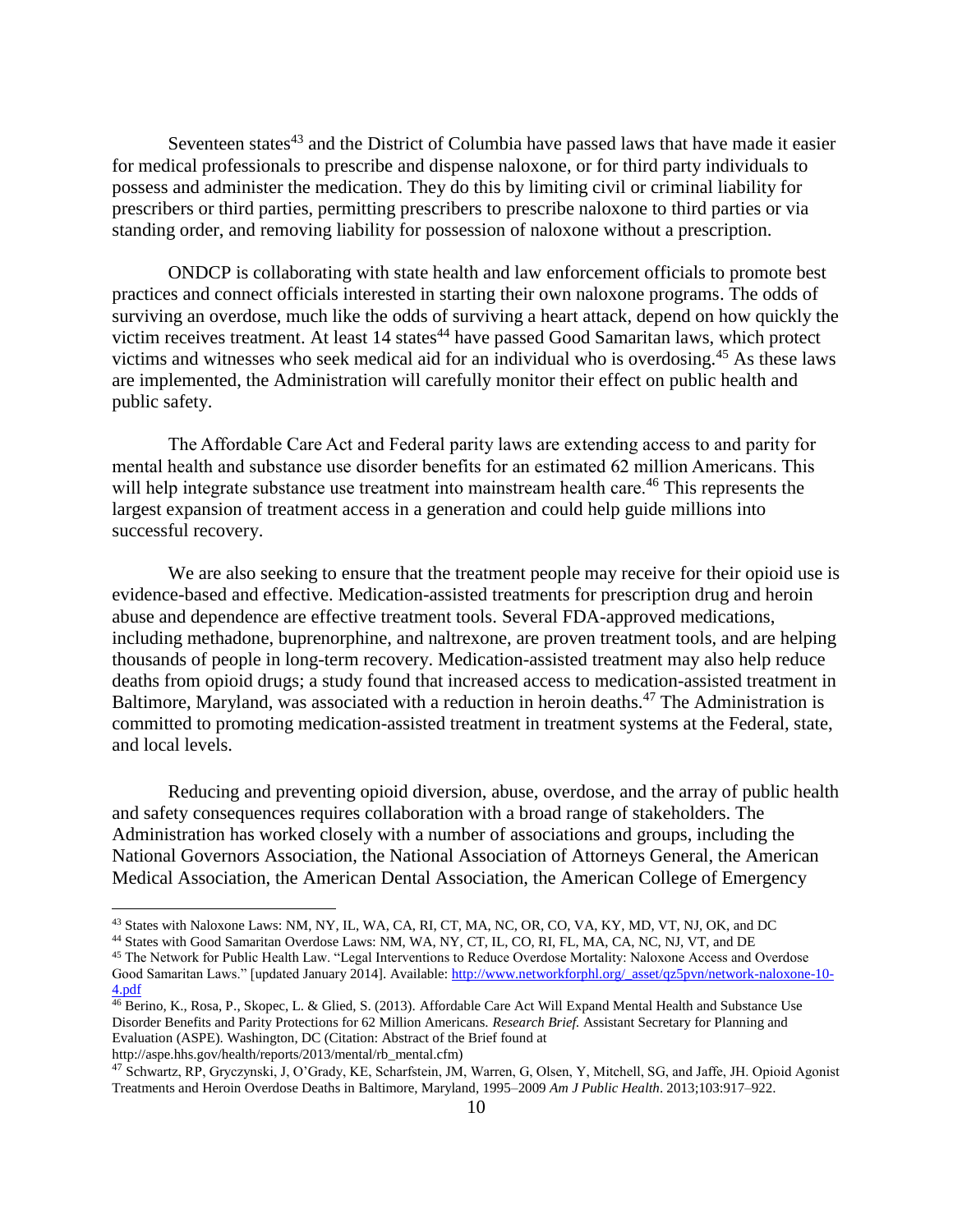Physicians, the National Safety Council, the National Conference of State Legislatures, the National Association of Boards of Pharmacy, the Association of State and Territorial Health Officials, state medical boards, and countless community groups in states, localities, and tribes across the country. All of these groups and the constituencies they represent have recognized the urgency of this national problem and are helping to bring about the changes we need to prevent more abuse, more arrests, and more deaths.

And there are some signs that these national efforts are working. The number of Americans 12 and older initiating the nonmedical use of prescription opioids in the past year has decreased significantly since 2009, from 2.2 million in that year to 1.9 million in 2012.<sup>48</sup> Additionally, according to the latest Monitoring the Future survey, the rate of past year use among high school seniors of OxyContin or Vicodin in 2013 is its lowest since 2002.<sup>49</sup>

State actions are also taking effect. Innovative monitoring, enforcement strategies, and collaboration across Federal, state, and local law enforcement agencies and criminal justice leaders are helping many communities shut down illegal pain clinic operations. Florida is a great example of this success. According to DEA, 90 of the top 100 oxycodone purchasing physicians in the Nation were located in the State in 2010.<sup>50</sup> State leaders like Attorney General Pam Bondi and state legislators worked for passage of laws that stopped doctors operating at these pain clinics from being able to dispense controlled substances. These state actions, combined with a number of significant enforcement actions led by DEA, and state and local agencies, had an effect. By 2011, only 13 of the top 100 resided in Florida, and by the end of 2012, not one Florida doctor appeared on the top 100 list.<sup>51,52</sup> These efforts have also helped dramatically reduce opioid overdose deaths in the state. According to the Florida Attorney General's office, state reporting shows that between 2005 and 2010, overdose deaths involving prescription drugs were increasing in Florida on average by 12 percent each year, with deaths involving oxycodone increasing an average of 35 percent each year.<sup>53</sup> Since the 2011 implementation of state enforcement, monitoring, and public health efforts to address the prescription opioid epidemic,

<sup>48</sup> Substance Abuse and Mental Health Services Administration. *Results from the 2012 National Survey on Drug Use and Health: Detailed Tables*. Department of Health and Human Services. [September 2013]. Available: [http://www.samhsa.gov/data/NSDUH/2012SummNatFindDetTables/DetTabs/NSDUH-DetTabsSect7peTabs1to45-](http://www.samhsa.gov/data/NSDUH/2012SummNatFindDetTables/DetTabs/NSDUH-DetTabsSect7peTabs1to45-2012.htm#Tab7.36A)

[<sup>2012.</sup>htm#Tab7.36A](http://www.samhsa.gov/data/NSDUH/2012SummNatFindDetTables/DetTabs/NSDUH-DetTabsSect7peTabs1to45-2012.htm#Tab7.36A)

<sup>49</sup> The Monitoring the Future study. *Narcotics other than Heroin: Trends in Annual Use and Availability – Grades 8, 10, and 12*. University of Michigan. [December 2013]. Available[: http://www.monitoringthefuture.org/data/13data/13drfig8.pdf](http://www.monitoringthefuture.org/data/13data/13drfig8.pdf)

<sup>50</sup> Drug Enforcement Administration. (2013) Automation of Reports and Consolidated Orders System (ARCOS) Data. Retrieved: January 2013.

<sup>51</sup> Drug Enforcement Administration. (2013) Automation of Reports and Consolidated Orders System (ARCOS) Data. Retrieved: January 2013.

<sup>52</sup> Florida Office of the Attorney General. *Statewide Task Force on Prescription Drug Abuse & Newborns: 2014 Progress Report.* State of Florida. [2014]. Available[: http://myfloridalegal.com/webfiles.nsf/WF/JMEE-](http://myfloridalegal.com/webfiles.nsf/WF/JMEE-9GUS2X/$file/ProgressReportOnline.pdf)[9GUS2X/\\$file/ProgressReportOnline.pdf](http://myfloridalegal.com/webfiles.nsf/WF/JMEE-9GUS2X/$file/ProgressReportOnline.pdf)

<sup>53</sup> Florida Office of the Attorney General. *Statewide Task Force on Prescription Drug Abuse & Newborns: 2014 Progress Report.* State of Florida. [2014]. Available[: http://myfloridalegal.com/webfiles.nsf/WF/JMEE-](http://myfloridalegal.com/webfiles.nsf/WF/JMEE-9GUS2X/$file/ProgressReportOnline.pdf)[9GUS2X/\\$file/ProgressReportOnline.pdf](http://myfloridalegal.com/webfiles.nsf/WF/JMEE-9GUS2X/$file/ProgressReportOnline.pdf)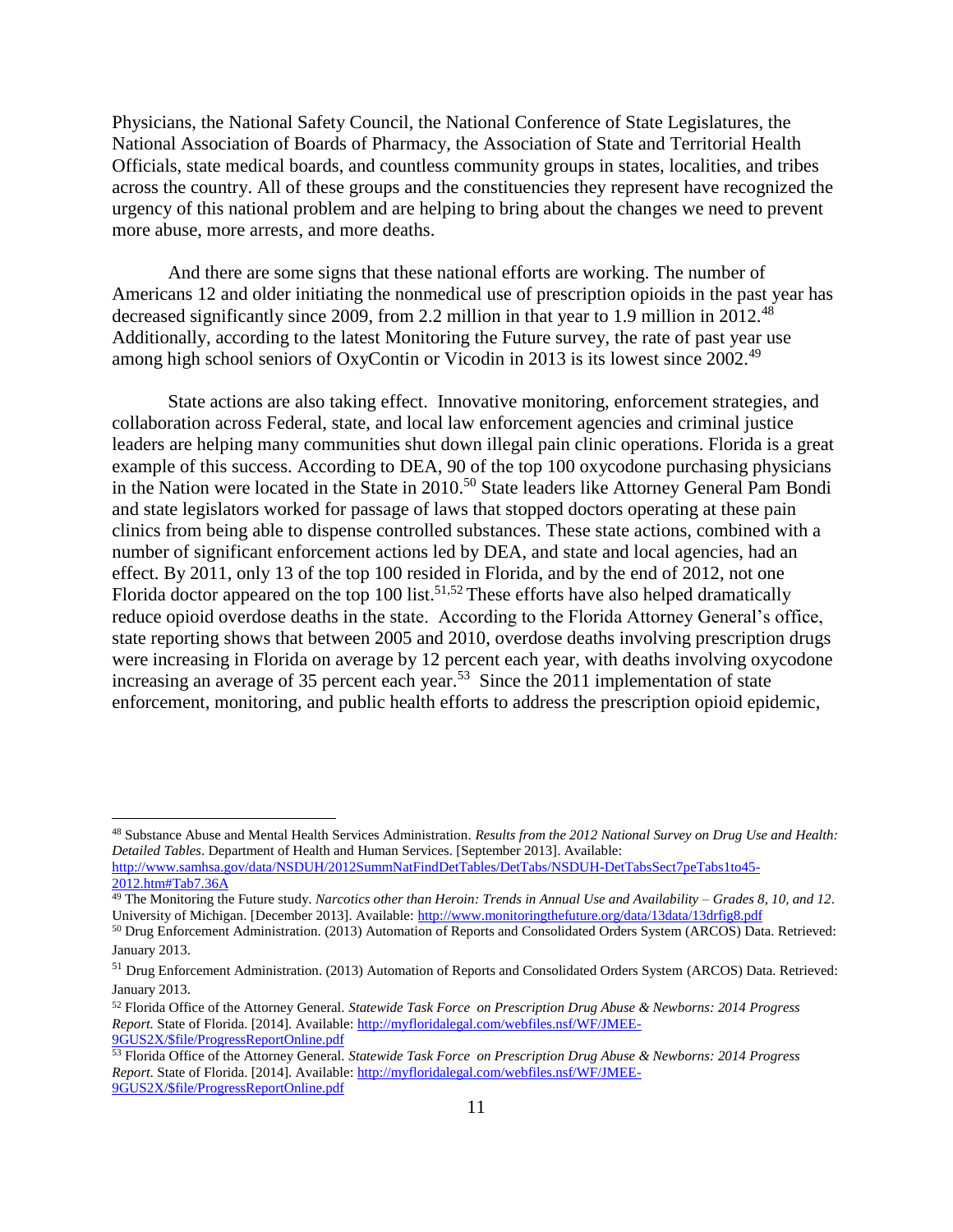there has been a 23 percent decline in prescription drug overdose deaths, with a remarkable 52 percent decline in the number of oxycodone overdose deaths alone.<sup>54</sup>

However, while all of these trends are promising, the national data cited earlier concerning increases in emergency department visits, treatment admissions, and overdoses involving opioids bring the task ahead of us into stark focus. Continuing challenges with prescription opioids, and concerns about a reemergence of heroin use, particularly among young adults, underscore the need for leadership at all levels of government.

## **Conclusion**

 $\overline{\phantom{a}}$ 

We continue to work with our Federal, state, local, and tribal partners to continue to reduce and prevent the health and safety consequences of prescription opioid and heroin abuse. Together with all of you, we are committed partners, working to reduce the prevalence of substance use disorders through prevention, increasing access to treatment, and helping individuals recover from the disease of addiction. Thank you for the opportunity to testify here today, and for your ongoing commitment to this issue. I look forward to continuing to work with you on this pressing public health matter.

<sup>54</sup> Florida Department of Law Enforcement. (2013). Drugs Identified in Deceased Persons by Florida Medical Examiners: 2012 Report. September 2013. Retrieved from[: http://www.fdle.state.fl.us/Content/getdoc/0f1f79c0-d251-4904-97c0-](http://www.fdle.state.fl.us/Content/getdoc/0f1f79c0-d251-4904-97c0-2c6fd4cb3c9f/MEC-Publications-and-Forms.aspx) [2c6fd4cb3c9f/MEC-Publications-and-Forms.aspx](http://www.fdle.state.fl.us/Content/getdoc/0f1f79c0-d251-4904-97c0-2c6fd4cb3c9f/MEC-Publications-and-Forms.aspx)